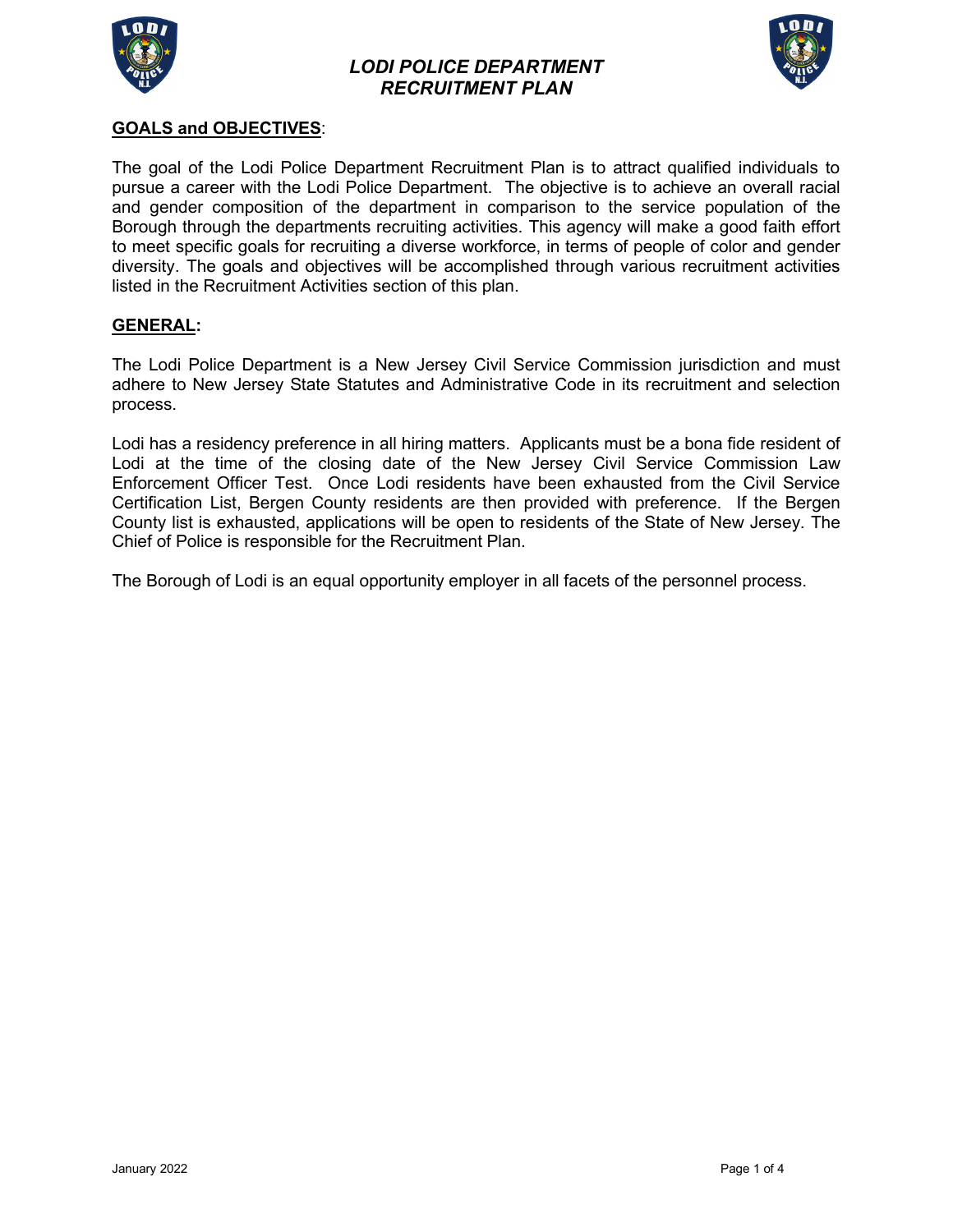



## **CURRENT DEMOGRAPHICS**:

The demographics composition of the service area and agency are represented in the following table:

| <b>BOROUGH OF LODI</b>                               |                   |               |                                                         |               |                                                          |               |
|------------------------------------------------------|-------------------|---------------|---------------------------------------------------------|---------------|----------------------------------------------------------|---------------|
| Data is based on the<br>2020 Census Count            | <b>POPULATION</b> |               | <b>CURRENT SWORN</b><br><b>OFFICERS</b><br><b>TOTAL</b> |               | <b>CURRENT SWORN</b><br><b>OFFICERS</b><br><b>FEMALE</b> |               |
| <b>RACE / ETHNICITY</b>                              | #                 | $\frac{0}{0}$ | #                                                       | $\frac{9}{6}$ | #                                                        | $\frac{9}{6}$ |
| <b>WHITE</b>                                         | 10,413            | 40%           | 30                                                      | 64%           | 1                                                        | 2%            |
| <b>BLACK or AFRICAN</b><br><b>AMERICAN</b>           | 2020              | 8%            | 5                                                       | 11%           | 1                                                        | 2%            |
| <b>HISPANIC - ANY RACE</b>                           | 10,838            | 41%           | 12                                                      | 26%           | $\overline{2}$                                           | 4%            |
| <b>AMERICAN INDIAN OR</b><br><b>ALASKA NATIVE</b>    | 12                | $1\%$         | 0                                                       | 0%            | $\mathbf 0$                                              | 0%            |
| <b>ASIAN</b>                                         | 2,194             | 8%            | $\bf{0}$                                                | 0%            | $\mathbf{0}$                                             | $0\%$         |
| <b>NATIVE HAWAIIAN OR</b><br><b>PACIFIC ISLANDER</b> | $\mathbf 0$       | 0%            | 0                                                       | $0\%$         | $\mathbf{0}$                                             | 0%            |
| <b>SOME OTHER RACE</b><br><b>ALONE</b>               | 203               | 1%            | 0                                                       | 0%            | $\mathbf{0}$                                             | 0%            |
| <b>POPULATION OF TWO</b><br><b>OR MORE RACES</b>     | 526               | 2%            | 0                                                       | 0%            | 0                                                        | 0%            |
| <b>TOTAL</b>                                         | 26,206            | 100%          | 47                                                      | 100%          | 4                                                        | 9%            |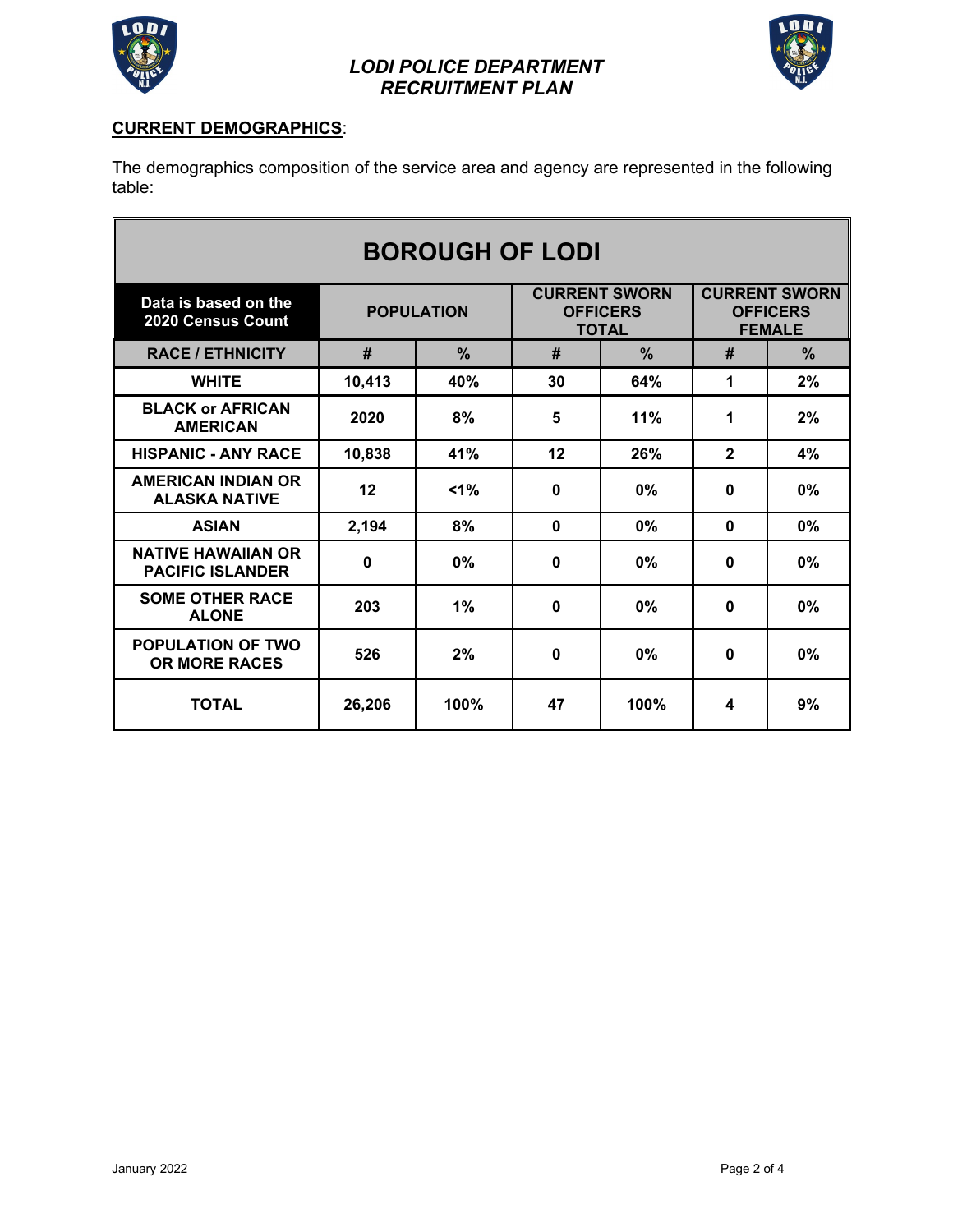

## *LODI POLICE DEPARTMENT RECRUITMENT PLAN*



### **RECRUITMENT ACTIVITIES:**

**Objective #1**: Identify and maintain contact with local minority organizations and social support groups including, but not limited to educational, religious, ethnic, racial, and gender-based organizations.

Activities include, but are not limited to:

- Provide recruitment brochures and materials to educational, religious, ethnic, racial, and gender-based organizations.
- Contact the local Board of Education to seek permission to address high school students to interest them in a career with the agency following completion of their formal education.
- **Attend Career Days at local schools and community colleges.**
- Draft, print, and distribute informational brochures that may attract qualified candidates to the agency.
- Make maximum use of the Lodi Borough Website to attract qualified candidates to the agency.

**Objective #2:** When applicable, contact the State of New Jersey Civil Service Commission and obtain the "Rice list" of eligible officers who were laid off from Lodi and other jurisdictions.

Activities include, but are not limited to:

Conducting interviews with eligible laid off officers in an effort to employ such officers as to meet the agency's recruiting goals.

**Objective #3**: Make maximum use of the State of New Jersey Civil Service Commission Intergovernmental Transfer Program.

Activities include, but are not limited to:

**Post future openings for sworn positions with the State of New Jersey Intergovernmental** Transfer Program website.

**Objective #3**: Identify and maintain contact with local minority organizations and social support groups including, but not limited to educational, religious, ethnic, racial, and gender-based organizations.

Activities include, but are not limited to:

- Provide recruitment brochures and materials to educational, religious, ethnic, racial, and gender-based organizations.
- Contact the local Board of Education to seek permission to address high school students to interest them in a career with the agency following completion of their formal education.

January 2022 Page 3 of 4 Attend Career Days at local schools and community colleges.